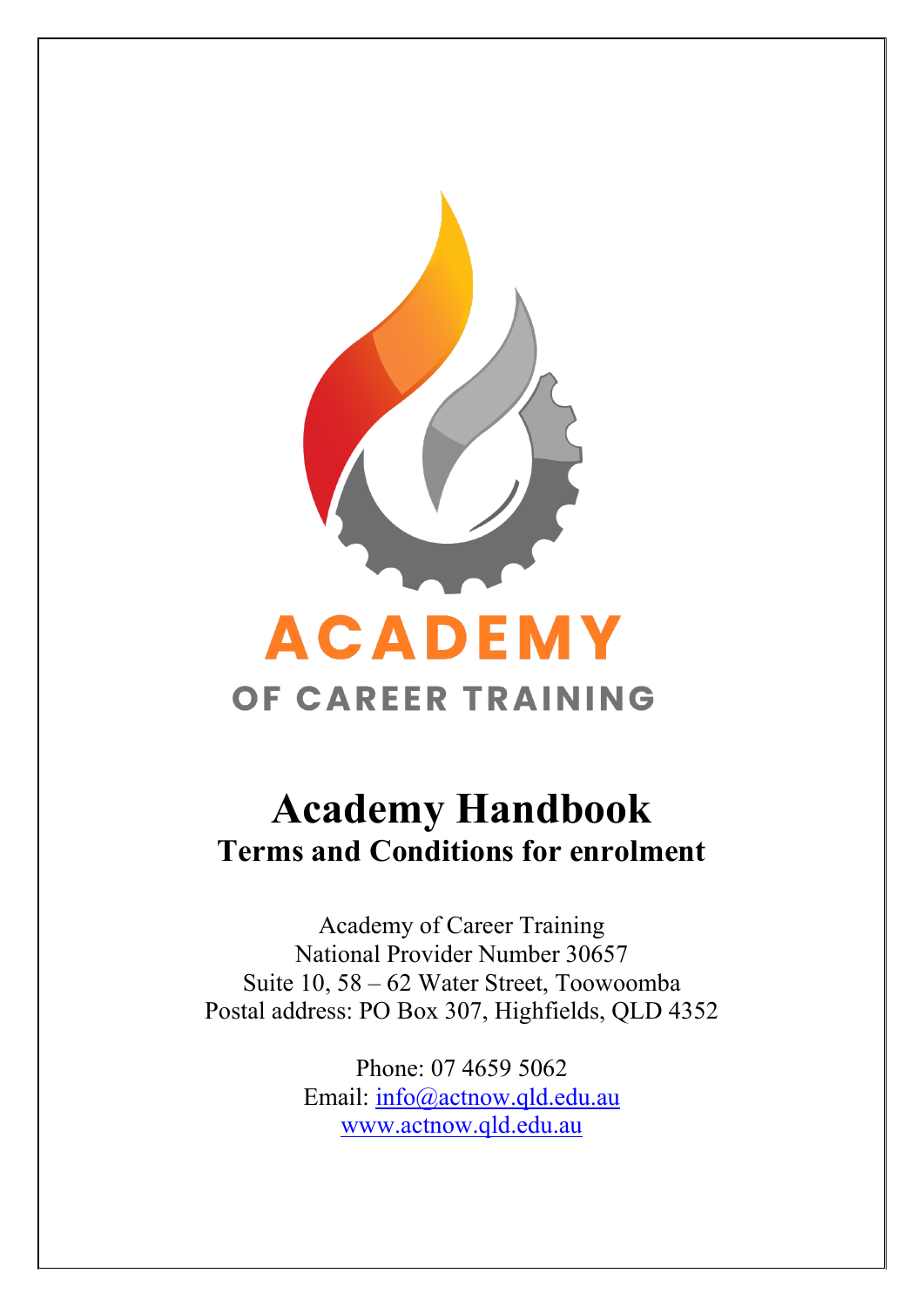Authorised by Kimberly Halter, Director, Review Date: Jan 2023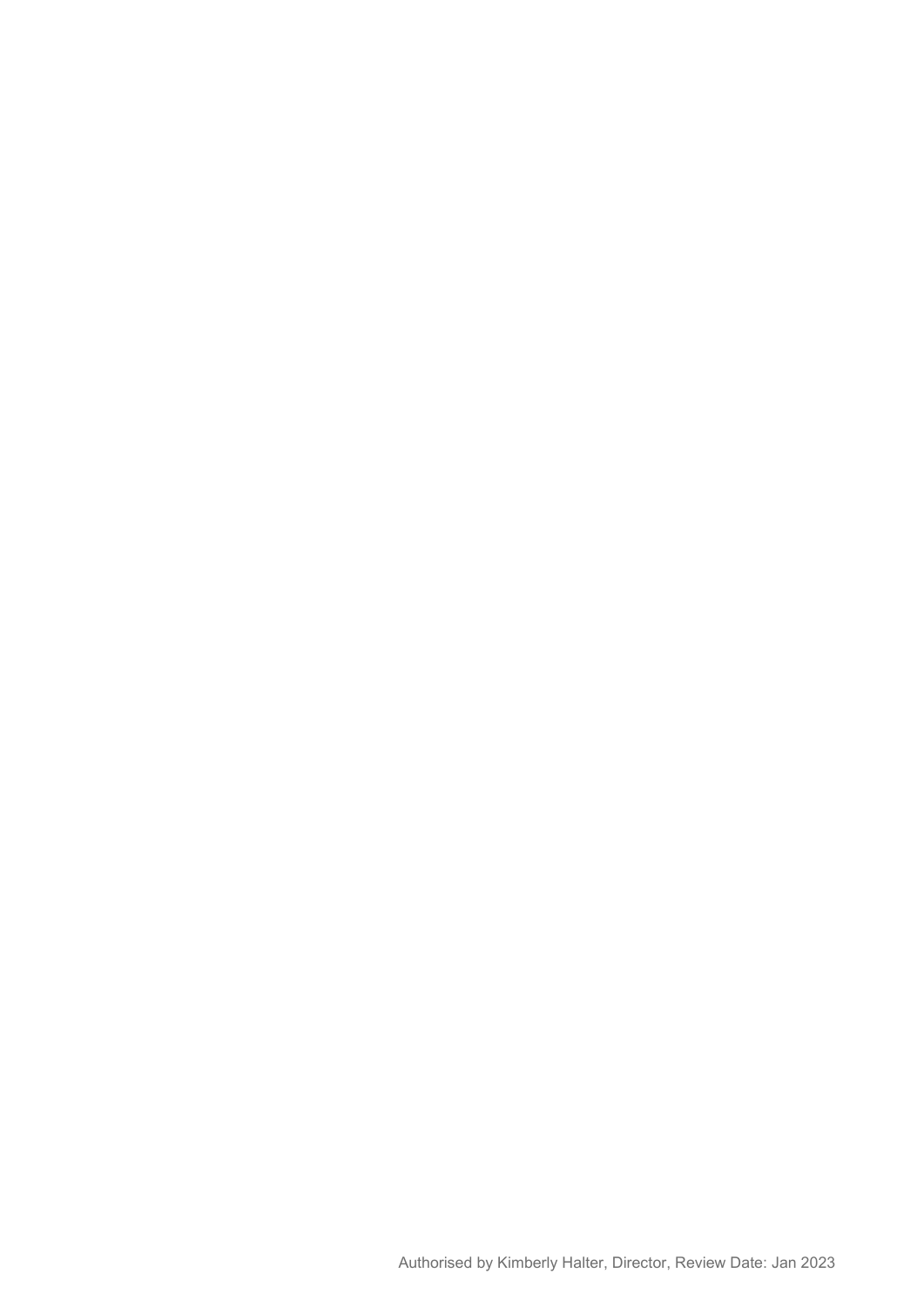## **Welcome!**

Welcome to the Academy of Career Training. Education opens the door to new jobs and new careers. Here at the Academy of Career Training, we are dedicated to offering you the best education to increase your opportunities.

### **About the Academy**

The Academy of Career Training (ACT) is a nationally registered training organisation (RTO). The Academy was established in May of 2001. We specialise in accredited courses to assist you to turn your skills into a new career. We deliver the Certificate IV and Diploma courses for Work Health and Safety. We also deliver all certificate levels for Drilling Oil/Gas (On Shore) and Well-Servicing.

The staff members at the Academy offer you years of experience combined with a fresh outlook. As an organisation, we are committed to providing the best in quality education. As a relatively small Registered Training Organisation (RTO), we can offer highly customised programs and deliver exceptional customer satisfaction. Our teachers, assessors and course developers are leaders in their fields of expertise and we are keen to assist you to achieve your goals. Please contact us to discuss our range of services.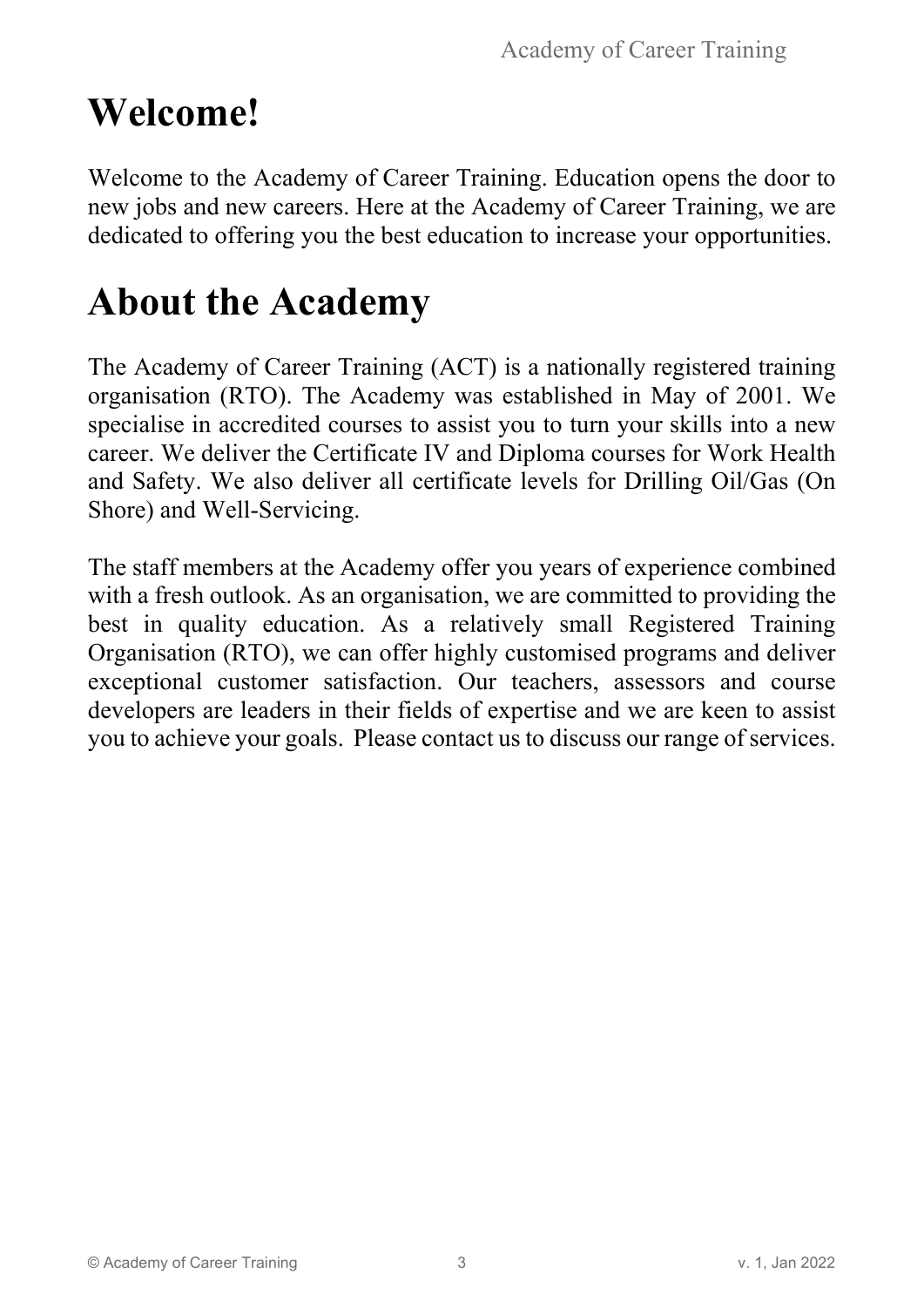# **Quality Management Focus**

The Academy has a commitment to providing a quality service and a focus on continuous improvement. We value feedback from students, staff and employers for incorporation into future programs. We follow the Standards for Registered Training Organisations 2015 as our quality assurance system. As a Registered Training Organisation, we offer the highest quality training to issue Australian Qualification Framework (AQF) qualifications.

## **Access and Equity**

All students will be recruited in an ethical and responsible manner and consistent with the requirements of the curriculum and the standards of the relevant Training Package. Our Access and Equity Policy ensures that student selection decisions comply with equal opportunity legislation.

To this end we will provide training programs and services that are accessible to all people in an environment that is free from harassment. We will seek to provide opportunities for all people to achieve outcomes that meet their personal goals. The Academy operates on the basis of mutual respect.

## **Marketing and Advertising**

The Academy of Career Training markets our vocational education and training products with integrity, accuracy and professionalism, avoiding vague and ambiguous statements. In the provision of information, no false or misleading comparisons are drawn with any other training organisation or training product. The Academy will endeavour to provide all information needed by students prior to their making their decision to enrol in specific courses through the Student Information Sheet and the Academy website.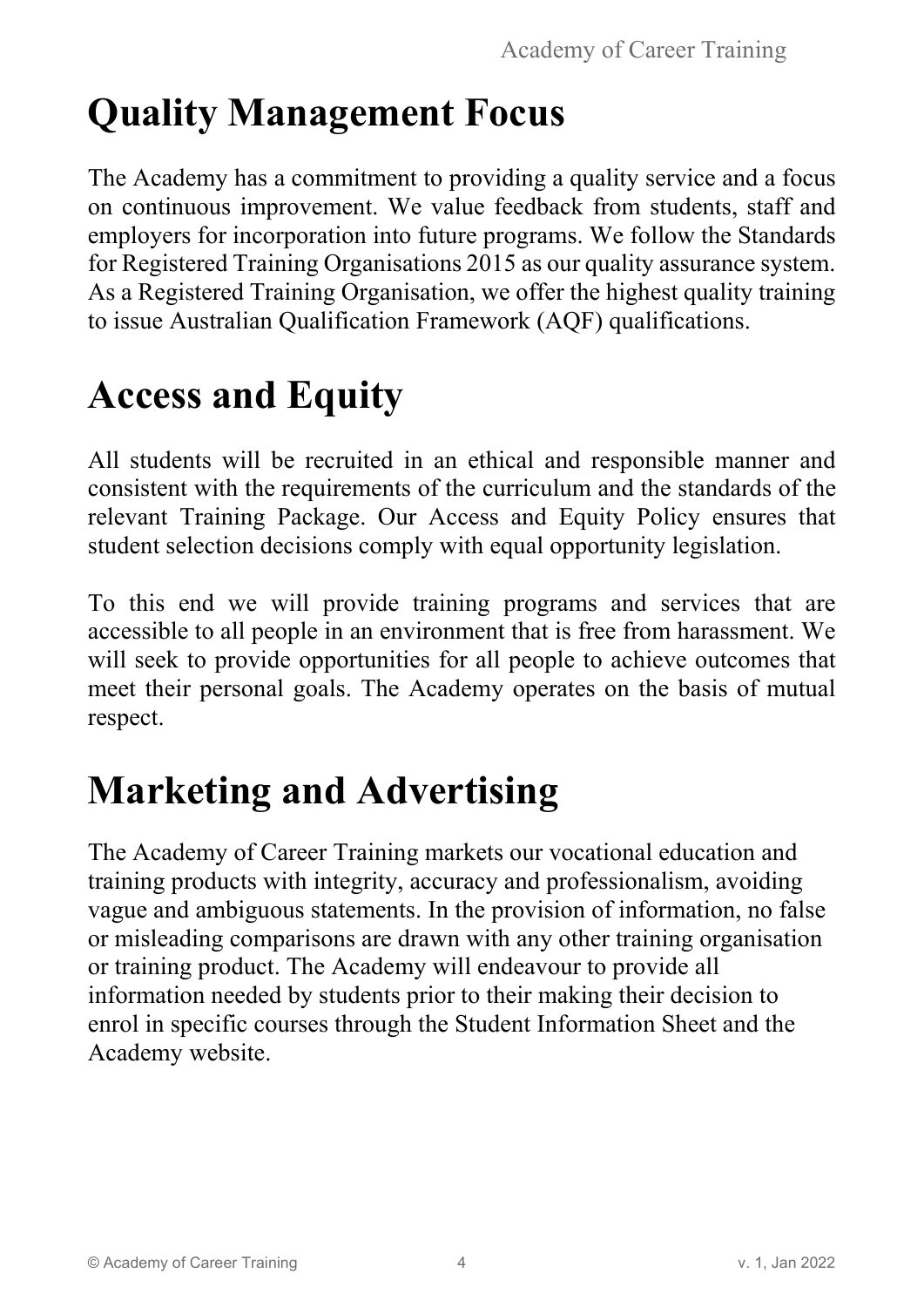## **Enrolment Procedure**

- 1. Choose the course you would like to study. Information on courses is available on our website, by email or by phoning the Academy.
- 2. One of our experienced trainers will discuss with you your goals and the course requirements.
- 3. Enrol online, email or post your enrolment form to us.
- 4. You will need to pay a deposit before beginning your studies.
- 5. We will then send you a 'Confirmation of Enrolment Letter' and a receipt for payment.

## **Credit Transfer**

The Academy recognises AQF qualifications and Statements of Attainment issued by any other Registered Training Organisation (RTO). Learners are not required to repeat any current unit of competency in which they have been assessed as competent unless a license requires this. You may need to provide evidence that your skills are current. Please see your course coordinator upon enrolment regarding Credit Transfer.

### **Fees**

The total cost for each course is provided to you prior to enrolment. Information sheets for each course detail what is included. Fees are to be paid to the Academy as you progress through your course, and total fees for each course are to be paid by the conclusion of the course in order for you to receive your certificate.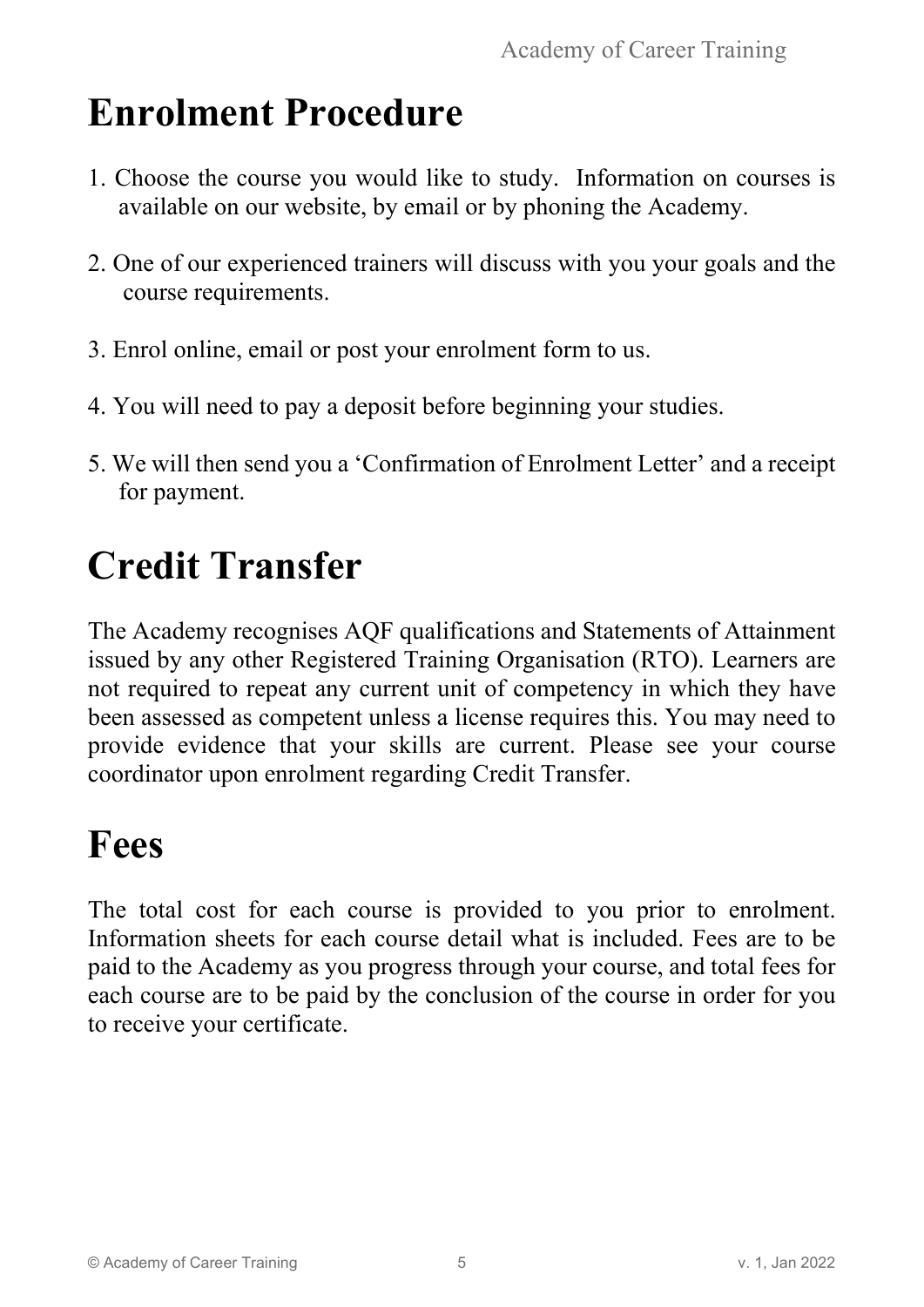## **Refunds**

All fees and charges will be outlined to students before enrolment for courses offered by the Academy of Career Training. Should the Academy cancel any course, participants are entitled to a full refund or transfer of funds to a future course.

The terms and conditions of payment for the delivery of training are as follows:

- 1.A deposit of \$500.00 is required for enrolment. Payment can be made immediately by cash, cheque or credit card otherwise bank details will be provided by the Academy of Career Training in the event that the student wishes to pay via Direct Deposit.
- 2. The entire course fee includes textbooks and other learning resources and does not incur GST. Fees are applied as you study, and you pay as you progress per unit cluster.
- 3.Confirmation of enrolment will be given upon receipt of the enrolment form and deposit as an indication of entering into a contract with the Academy.
- 4.Because you pay as you progress, no refund is available to participants who leave before finalising the course or unit of competency unless they can provide a medical certificate or show extreme personal hardship. In that case, fees may be refunded on a pro-rata basis at the discretion of the Director.

All monies received are entered into the Academy accounting system and are not accessed until the course commences. The Academy has a comprehensive record-keeping system to track payments and ensure prorata refunds for eligible students.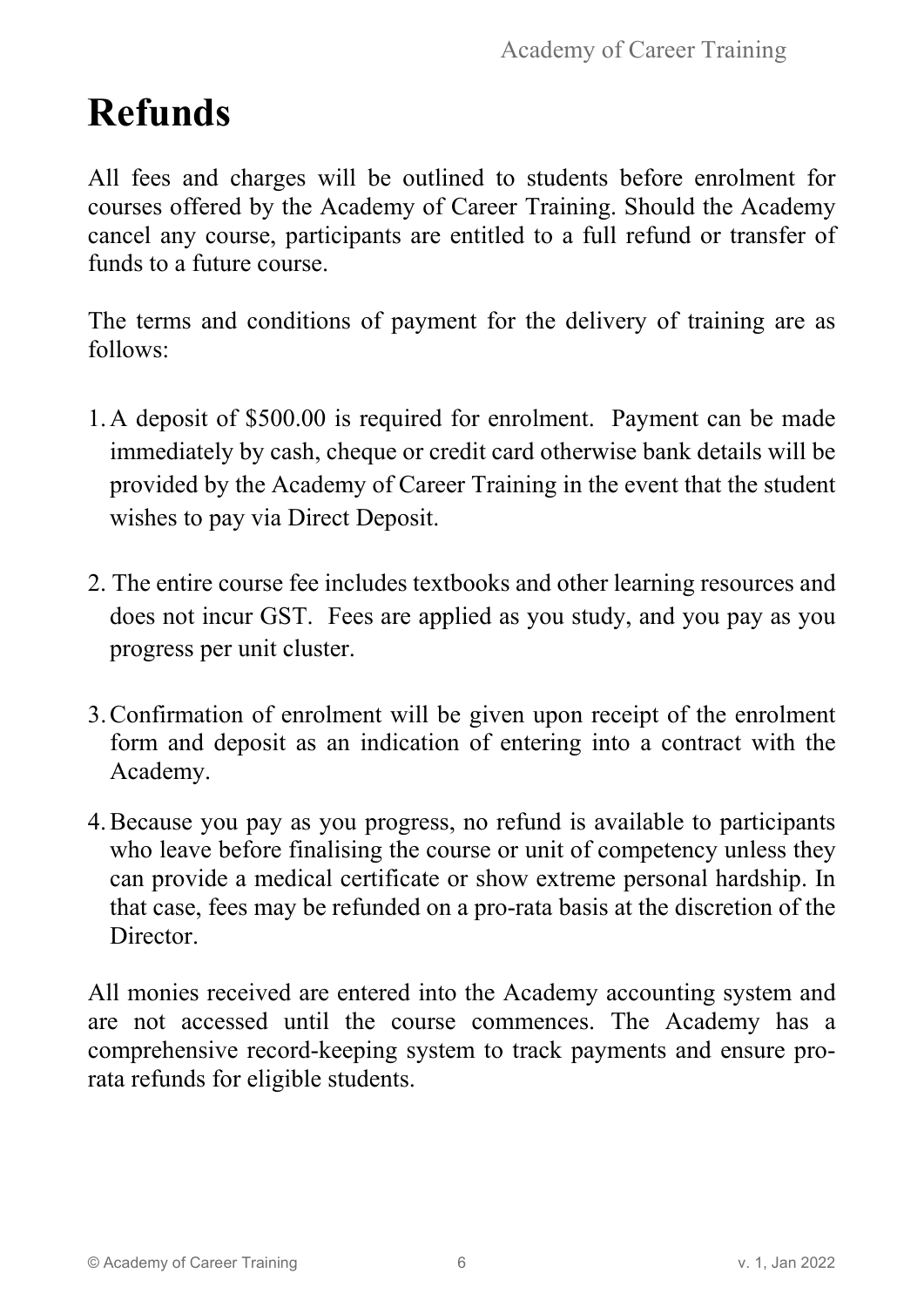# **Cooling off period**

You have 10 business days to change your mind and cancel your course or services with the Academy. During the cooling-off period, the Academy does not provide any services. The exception is if you have started coursework, attended class, or if you have begun your online course. In this case, your withdrawal from the course will be noted and a pro-rata refund will be provided.

After the cooling-off period, no refund will be returned unless you can provide a medical certificate or show extreme personal hardship. In that case, fees may be refunded on a pro-rata basis at the discretion of the Director.

### **Our commitment to you**

The Academy endeavours to stay up-to-date with government training requirements. If the national Training Package changes while you are enrolled in the course, the Academy will notify you and negotiate an amendment to your individual training plan so that you can have the most up-to-date qualification. When you complete all the course work and assessments, you will be awarded the Certificate or Statement of Attainment for the work completed.

Should the Academy cease to operate, we will endeavour to find another RTO to assist you to complete your training course. The Academy will forward all records to the appropriate government office within 14 days so that you can access your records. We will issue you with Certificates or Statements of Attainment and include a list of the competencies you have achieved.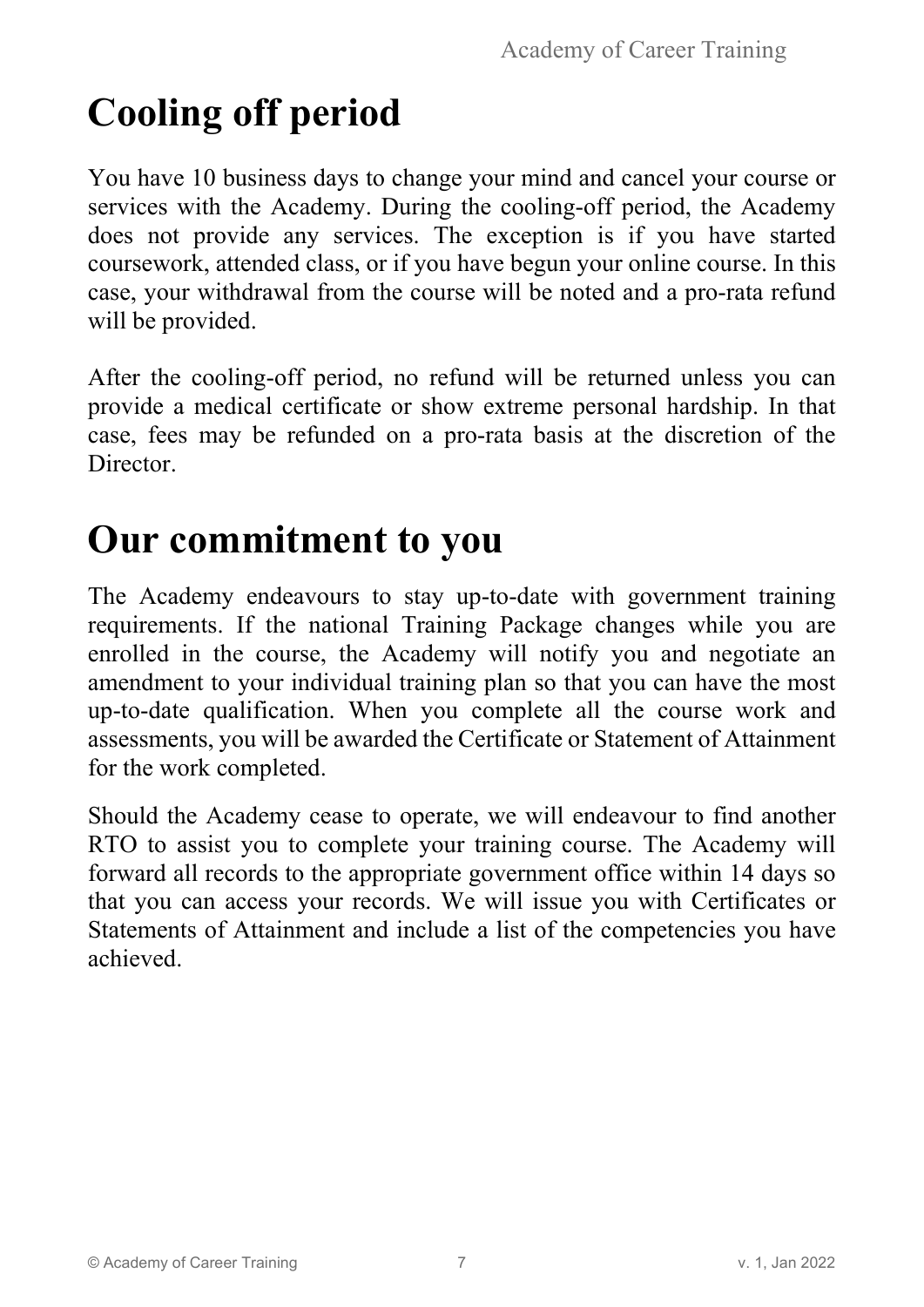## **International Students**

International Students at the Academy will be treated with respect and assisted to obtain their academic goals in Australia. The Academy will be bound to the Education Services for Overseas Students Act 2000.

## **Support Services**

Our quality focus includes a commitment to the success of each participant. Where necessary, arrangements will be made for those clients requiring literacy and/or numeracy support programs and student welfare and guidance services. The Academy is committed to flexible learning, customised courses and reasonable adjustment in assessment. In some instances, these services may incur an additional fee. We will take every opportunity to ensure that this information is disseminated, understood and valued by personnel and clients.

## **Assessment in Competency-Based Training**

Assessment means collecting evidence about your knowledge and skills and comparing it to a set of competency standards. This comparison will result in a "competent" or "not yet competent" result. If you are deemed "not yet competent", your assessor will talk to you about what you can do. You may need to participate in more training, gain experience or undertake additional assessment tasks.

It is your responsibility to either complete any written assessments such as exams and projects within the time specified by the trainer or to make alternative arrangements. You must keep copies and resubmit any assignment if a re-evaluation is required.

The Academy is under no obligation to accept or process any assessment item if training and student fees are not fully paid. If this occurs, we will discuss the situation with you. It is Academy policy to allow each student two attempts only at each assessment item. The repeat assessment item will usually be similar but not the same as the initial assessment. You should keep track of your progress by communicating regularly with your trainer.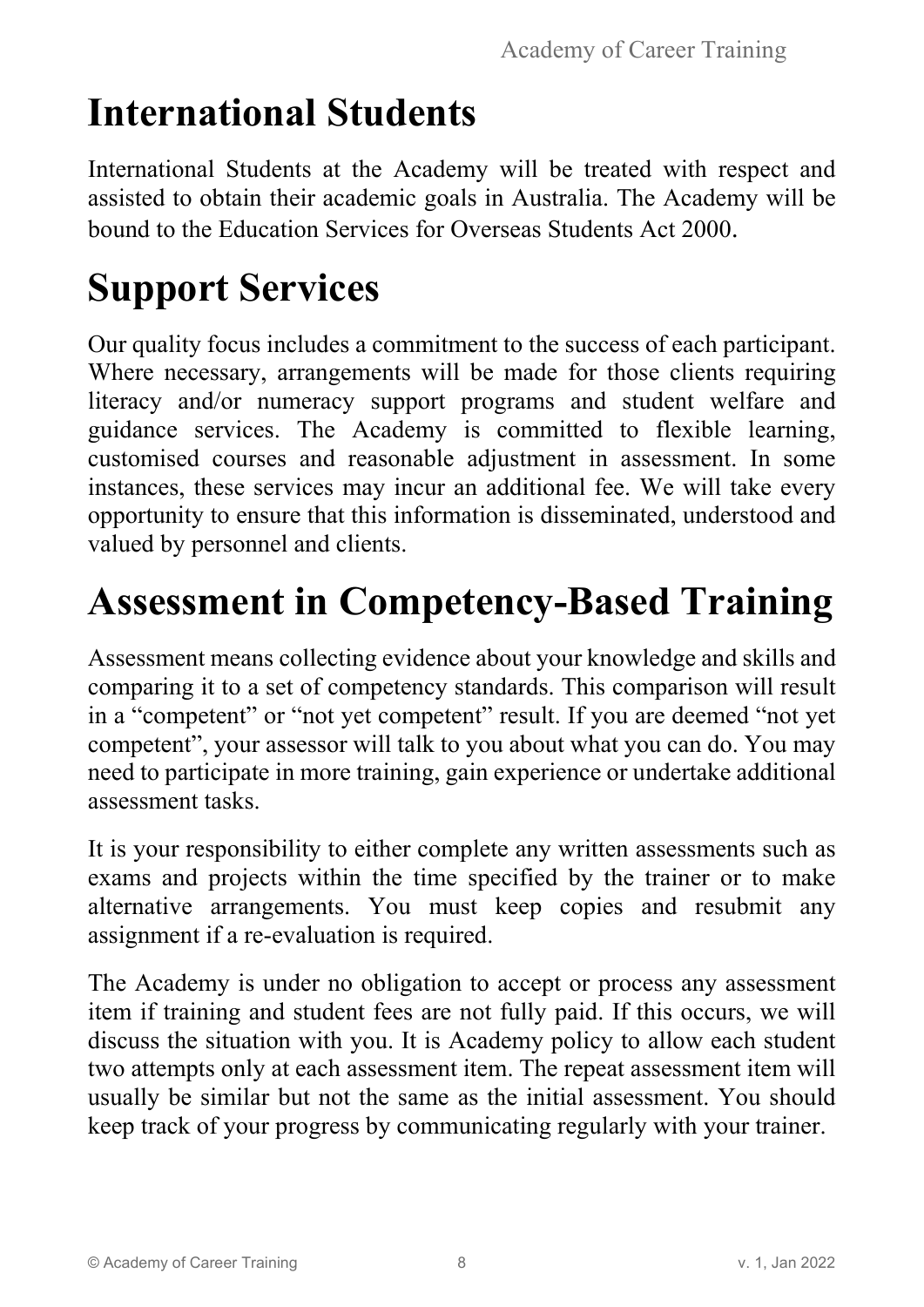## **Recognition of Prior Learning**

Recognition of Prior Learning (RPL) is the acknowledgement of your current skills and knowledge obtained through life experience, education, work experience, or previous training. You can apply for RPL for a whole unit of competency or you may be able to negotiate with your instructor to gain recognition for part of a unit.

Recognition of Prior Learning is one form of assessment. This may involve providing a "hard copy" portfolio of evidence. But it may also take the form of examining available workplace documents, discussing work experience, and demonstrating skills and knowledge in the workplace. If you have previous experience but no formal qualification, you may demonstrate competency in the field to gain credit towards a unit of competency.

A flowchart outlining the steps for RPL follows on page 23. You will be required to meet every learning outcome for every performance criteria for each unit of competency. You have the responsibility for gathering your materials together and providing evidence. Please attach certified copies and provide your most recent examples. If you satisfy only some of the criteria, then you may enrol in the course and discuss accelerated progression within the program of learning with your instructors. Please enquire for further assistance in this area and an application form.

## **Sexual Harassment, Workplace Bullying**

The Academy of Career Training is committed to promoting courtesy, trust and respect and to a working environment that is free from workplace bullying and sexual harassment. This organisation finds harassment of any kind unacceptable and will not tolerate it under any circumstance. Should you find yourself harassed in any way, please contact a Senior Staff member or the Director of the Academy.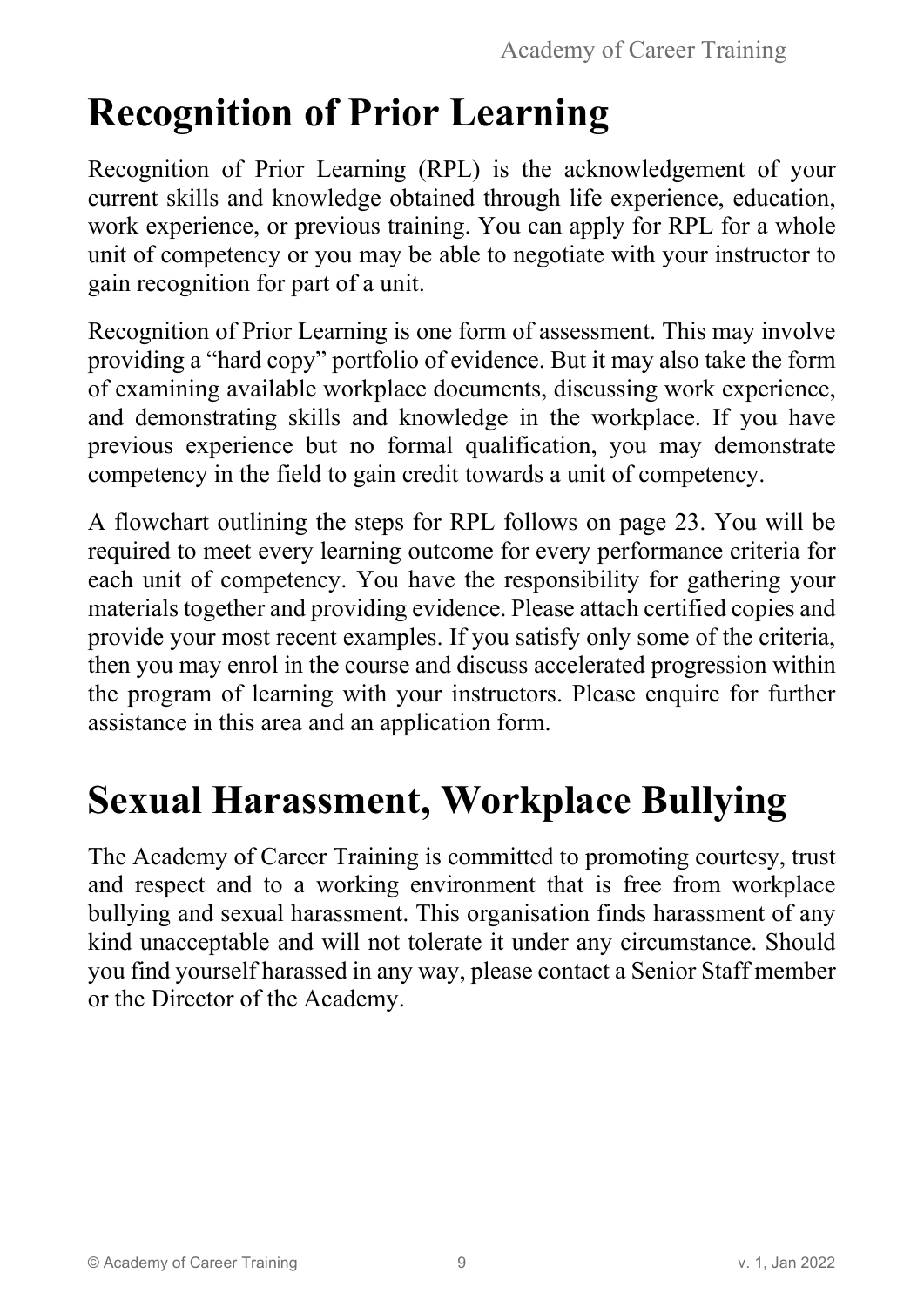# **Discipline**

The Academy of Career Training expects participants to abide by Academy policies and to maintain a level of behaviour that displays an appropriate level of respect for other participants, Academy staff and any others involved in the training and assessment process. The Academy will initiate disciplinary measures against participants who engage in any activity that could be determined as illegal, immoral, dishonourable or disruptive to the training environment. Participants must also adhere to scheduled training and assessment times unless otherwise agreed upon by Academy staff.

Where participant behaviour is determined to be inappropriate, the Academy will issue the perpetrator a single warning. If the behaviour reoccurs or persists, the Academy will request the participant to leave the course immediately and cancel the enrolment without a refund.

## **Plagiarism**

**Plagiarism** is imitating another's ideas and passing them off as your own. Unless acknowledged, the following are forms of plagiarism:

- Copying or using the work of another person, in whole or in part
- Copying an assignment or the work of another student
- Summarising or paraphrasing the work of any other person
- Paying for someone else to complete your work.

Plagiarism is easily detectable and is classified as cheating.

Any student found plagiarising risks receiving no marks for the work completed. Anyone offering their work to another is also participating in cheating. Plagiarism may lead to exclusion from further training at the discretion of the Academy director. No refund will be offered to someone excluded from training because of plagiarism or copying the work of another.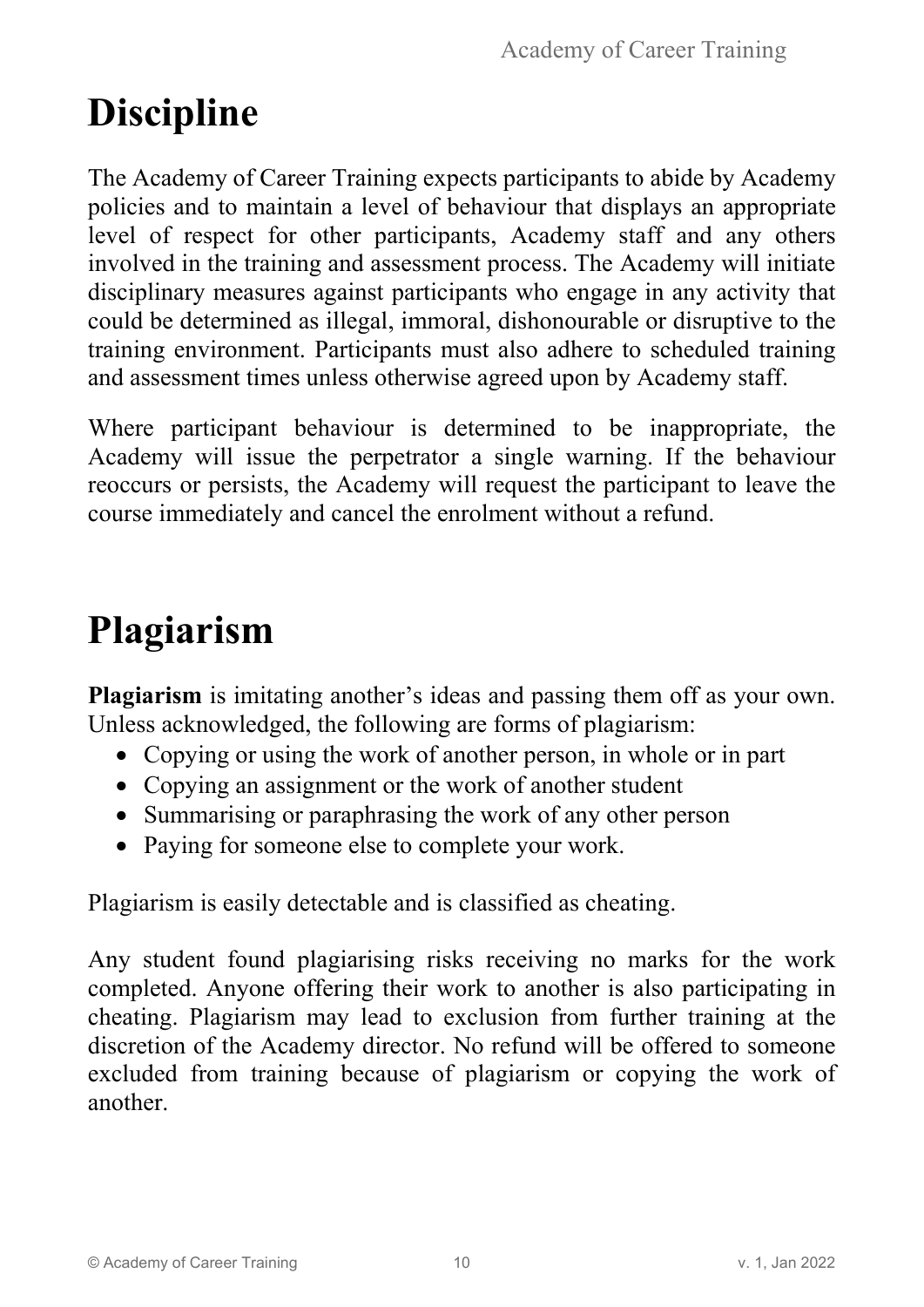# **Appeals and Complaints**

You are encouraged to highlight any issues that cause you concern in dealing with the Academy. Any complaint about any assessment or violation of the Code of Practice will be treated seriously and investigated thoroughly.

Organisational procedures ensure that:

- each complaint or appeal and outcome is documented in writing;
- each appeal is heard by an independent person or panel;
- $\bullet$  each appellant
	- a) has an opportunity to formally present their case, and
	- b) is given a written statement of the appeal outcomes, including reasons for the decision.

Any complaint about any aspect of the Academy will be treated seriously, investigated thoroughly, and dealt with according to the merit of the complaint.

#### **How to Appeal the Results of Assessment**

Candidates may seek to formally appeal the results of the assessment on any grounds. The appeal must include details of the unit/course and clearly state grounds for appeal.

You must notify your trainer/assessor within 21 days that you wish to appeal your results. Initially, the staff member(s) responsible for assessing and issuing results will initially review appeals. Other staff or Academy management may be required to have input into the initial appeals process. Negotiate for re-assessment. You may be required to undertake further assessment tasks or submit further assessment evidence.

All appeals will be handled as quickly as possible. The Academy will provide a written statement of the outcome within a further 21 days. Should you believe the appeal is not addressed appropriately, you may formally request to have the appeal heard by a third party or panel acceptable to all parties to the appeal.

If the appeal is still unresolved, the candidate will be advised of external organisations. The Academy of Career Training has nominated an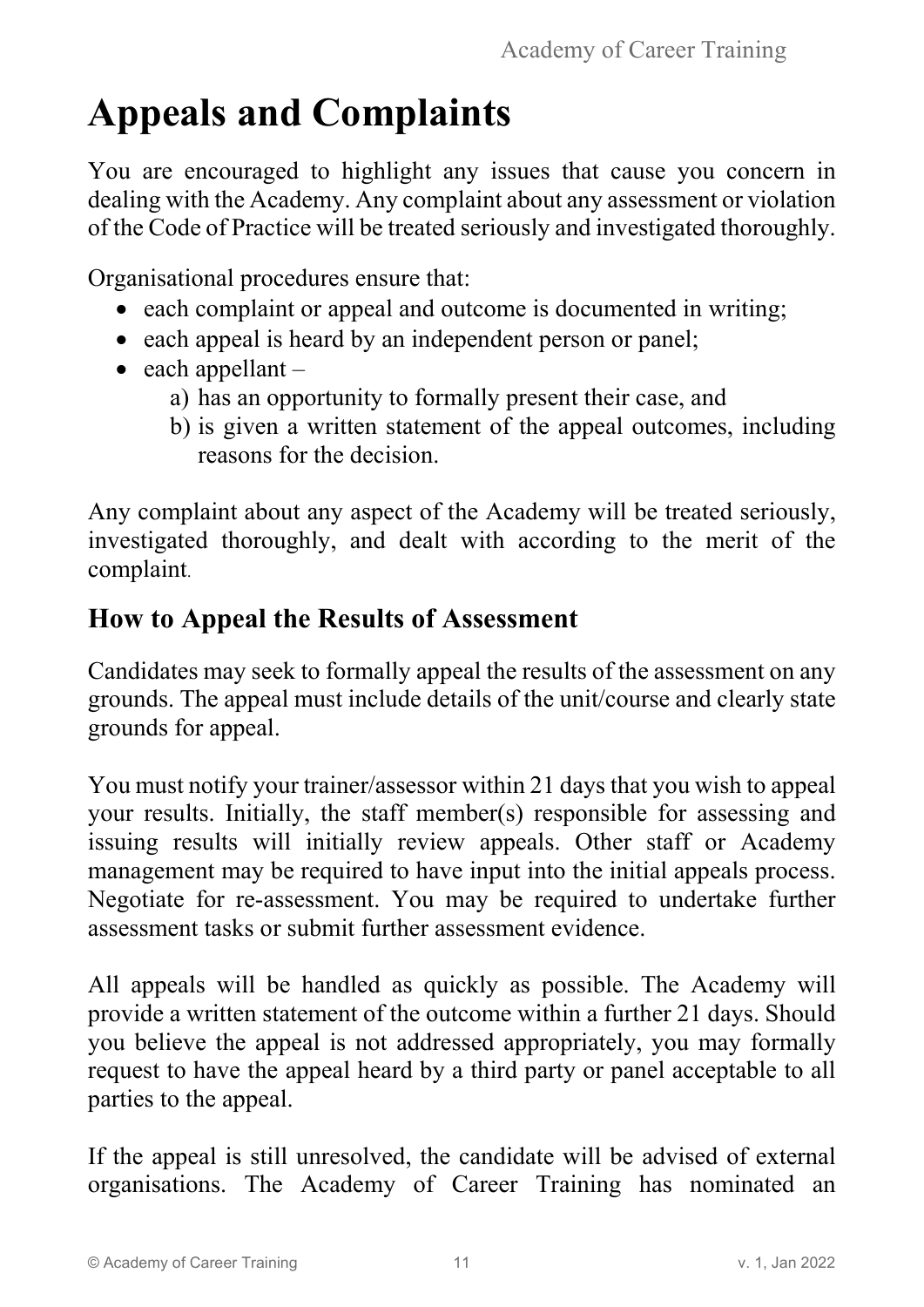independent assessor in the form of the Queensland training ombudsman to act as an intermediary in providing independent expert advice in appeal cases. The Academy will make all records available to the independent review body and cooperate in any way as required. [www.trainingombudsman.qld.gov.au](http://www.trainingombudsman.qld.gov.au/)

#### **Customer Complaints**

Should you have a complaint concerning any matter in relation to the training or the organisation, you may speak to a staff member or the Director of the Academy within 7 days. A verbal or written complaint will be documented and formally viewed by the Director. A response in writing will be forwarded to you within a fortnight notifying you of the result of the complaint and any further action required to resolve the complaint. If the complaint is unresolved the complainant will be given the opportunity to speak formally with the Academy Director or an independent person or panel.

The Training Ombudsman is an independent office that provides Queenslanders with a dedicated support service to resolve training issues or make complaints.

More information on the Queensland Training Ombudsman is available at [www.trainingombudsman.qld.gov.au/](http://trainingombudsman.qld.gov.au/)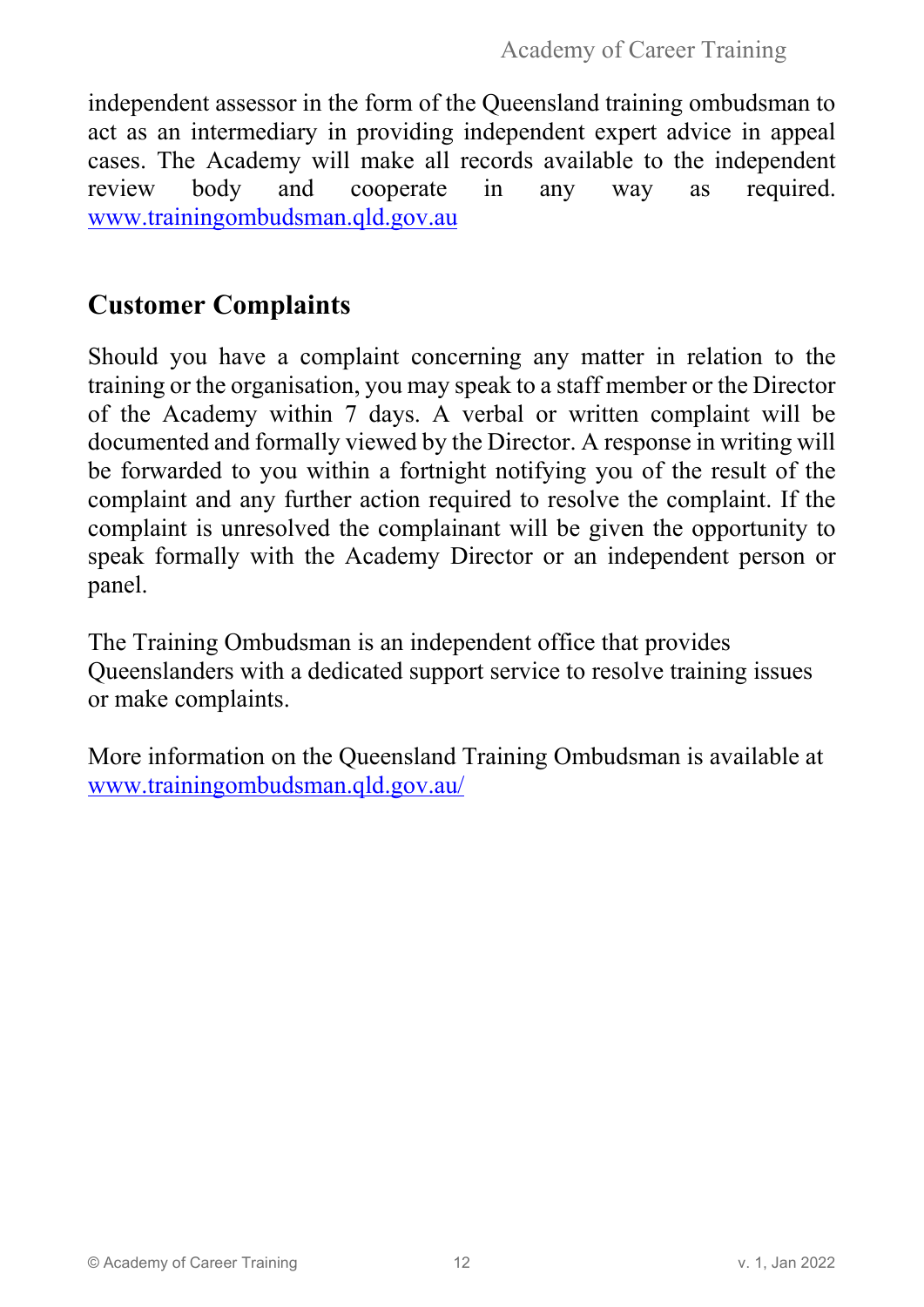## **Legislative Requirements**

#### **Work Health and Safety Legislation 2011**

The Work Health and Safety Act provide a nationally consistent framework for managing health and safety risks across Australia. Nationally uniform laws ensure all workers in Australia have the same standard of health and safety protection, regardless of the work they do. The objective of the Academy of Career Training is to prevent fatalities, injuries and illness caused by a workplace, by workplace activities or by a specified high-risk plant - this is achieved by preventing or minimising exposure to risk. All organisations must comply with this legislation, regardless of the types of services and/or products they provide or sell.

The Academy of Career Training has systems in place for managing and minimising risk for the accredited courses and services we provide. Visit the Queensland Government's Workplace Health and Safety Website for more information on this legislation [www.worksafe.qld.gov.au](http://www.worksafe.qld.gov.au/) or <http://www.safework.nsw.gov.au/> or [www.worksafe.act.gov.au](http://www.worksafe.act.gov.au/)

#### **The Vocational Education and Training (Commonwealth Powers) Bill 2012**

The registration of Queensland registered training organisations and the accreditation of vocational education and training courses comes under the jurisdiction of the national VET regulator, the Australian Skills Quality Authority (ASQA). ASQA regulates courses and training providers to ensure nationally approved quality standards are met.

ASQA's vision is that students, employers and governments have full confidence in the quality of vocational education and training outcomes delivered by Australian registered training organisations. [www.asqa.gov.au](http://www.asqa.gov.au/)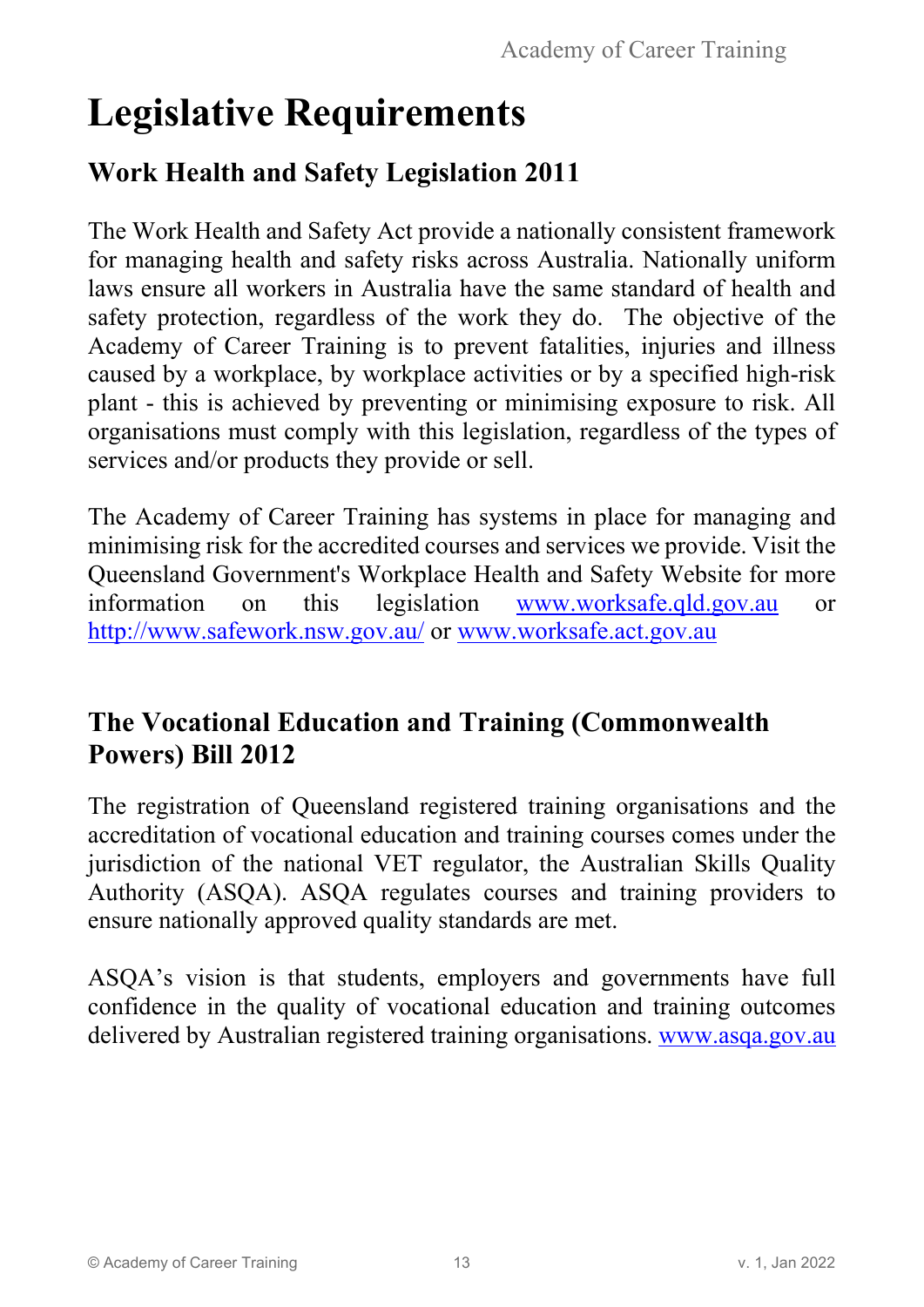#### **National Vocational Education and Training Regulator Act 2011**

This legislation aims to provide national consistency in the regulation of the VET sector and to this end, the legislation enables a national body to regulate RTOs called ASQA, the Australian Skills Quality Authority. This legislation sets the standards for assessments, training, client services, management systems, and governance for RTOs. It also authorises a system of national standards for all RTOs.

#### **The Standards for Registered Training Organisations 2015**

The Standards for Registered Training Organisations (RTOs) are the nationally agreed quality arrangements under which all Registered Training Organisations (RTOs) are accredited. These Standards are to ensure nationally consistent, high-quality training and assessment services for the clients of Australia's vocational education and training (VET) system.

The Academy has personnel with appropriate qualifications and experience to deliver the training and facilitate the assessment relevant to the training products offered. Adequate facilities, equipment and training materials will be utilised to ensure the learning environment is conducive to the success of all participants.

Staff members at the Academy believe in continuous improvement and all staff members adhere to the requirements for trainers and assessors outlined in the Standards for Registered Training Organisations 2015. [www.asqa.gov.au/standards](http://www.asqa.gov.au/standards)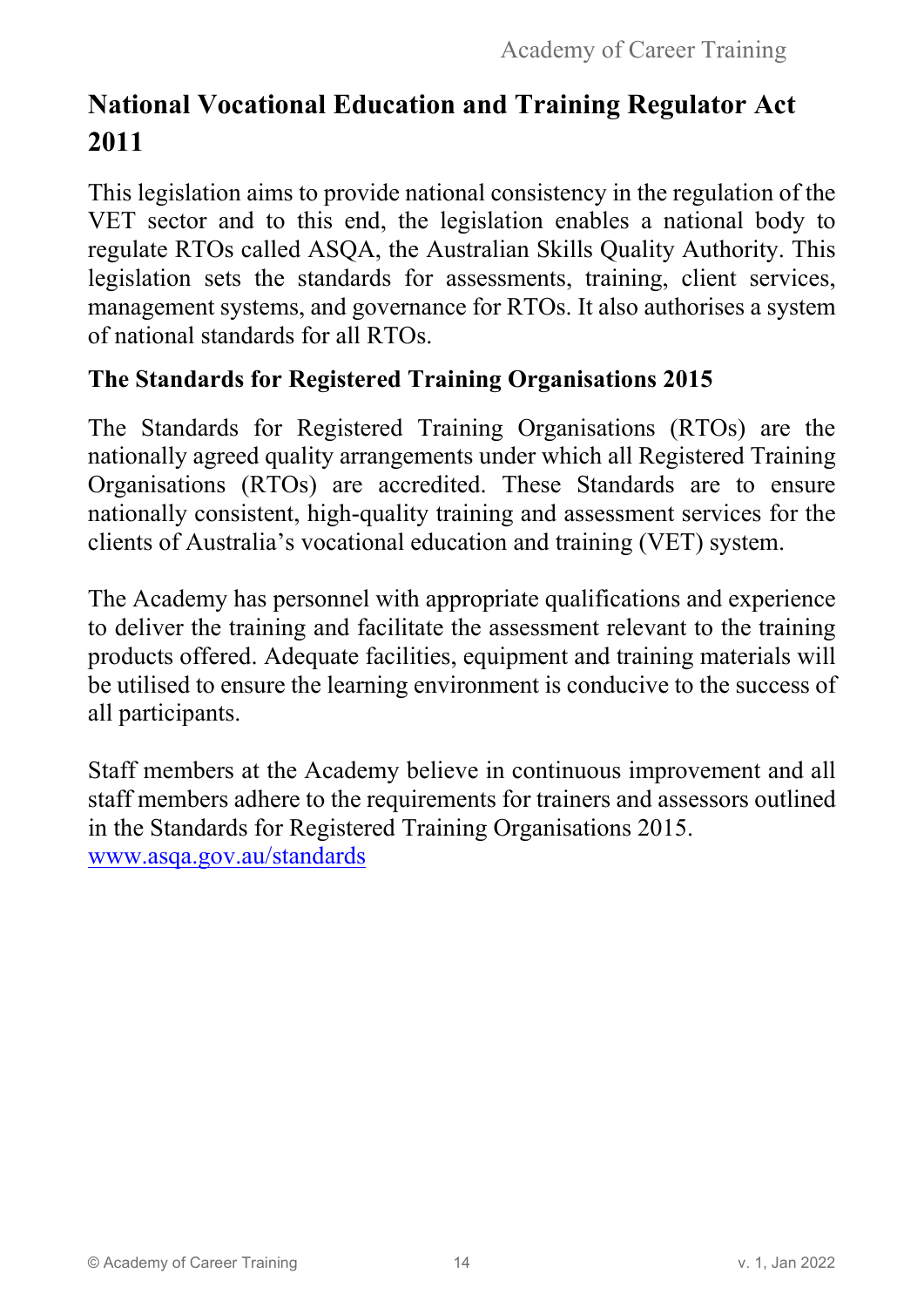#### **Student Identifier Act 2014**

The Student Identifiers Bill 2014 is an initiative of the Council of Australian Governments (COAG) that provides for the introduction of a student identifier for individuals undertaking a VET course. From 1 January, 2015, all learners will need to have a Unique Student Identifier (USI) to allow the Commonwealth to keep a register of learners completing training. Learners can request a transcript of all their training undertaken after 1 January 2015 from the one website. Learners will have to have a USI in order to receive their certificates.

All RTOs will need to access and verify this number for their students before a Statement of Attainment or Certificate can be issued.

To create your USI online, visit the USI website [www.usi.gov.au/students/create-your-usi](https://www.usi.gov.au/students/create-your-usi)

#### **Anti-Discrimination Act 1991**

The Anti-Discrimination Act aims to promote equality of opportunity for everyone by protecting them from unfair discrimination in certain areas of activity, including education and training. The services developed and offered by the Academy, including our administrative practices and assessment processes, must take into account the principles established by this legislation. [www.humanrights.gov.au](http://www.humanrights.gov.au/)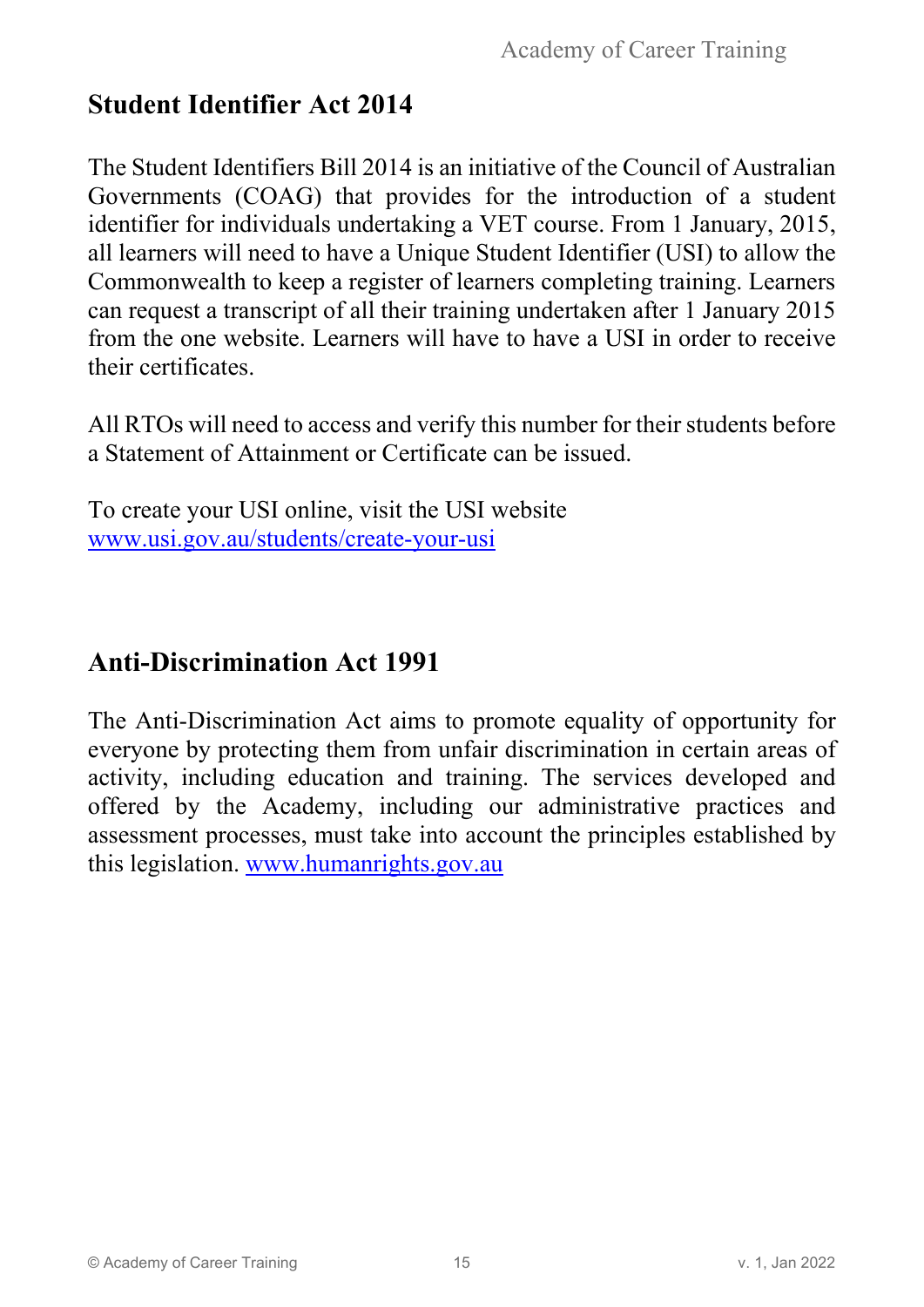#### **The Further Education and Training (FET) Act 2014**

The [FET Act 2014](http://www.legislation.qld.gov.au/LEGISLTN/CURRENT/V/VocEdTrEmA00.pdf) was introduced by the Queensland Government to provide a legislative foundation for flexible, high-quality training to support an innovative Australian workforce. The legislation regulates the apprenticeship and traineeship system and provides a structure for providing advice on vocational education, training and employment matters to the Government. The Academy is familiar with the Act and abides by this legislation in regard to traineeships and Vocational Education.

The Academy has personnel with appropriate qualifications and experience to deliver the training and facilitate the assessment relevant to the training products offered. Adequate facilities, equipment and training materials will be utilised to ensure the learning environment is conducive to the success of trainees.

For further information on the impact of this legislation, visit the Queensland Department of Education and Training website and the policies and procedures around traineeships:

[http://training.qld.gov.au/about/vet-policies-procedures/apprenticeships](http://training.qld.gov.au/about/vet-policies-procedures/apprenticeships-traineeships/procedures/index.html)[traineeships/procedures/index.html](http://training.qld.gov.au/about/vet-policies-procedures/apprenticeships-traineeships/procedures/index.html)

[www.qld.gov.au/education/apprenticeships](https://www.qld.gov.au/education/apprenticeships)

[www.training.qld.gov.au/apprenticeshipsinfo](https://training.qld.gov.au/apprenticeshipsinfo)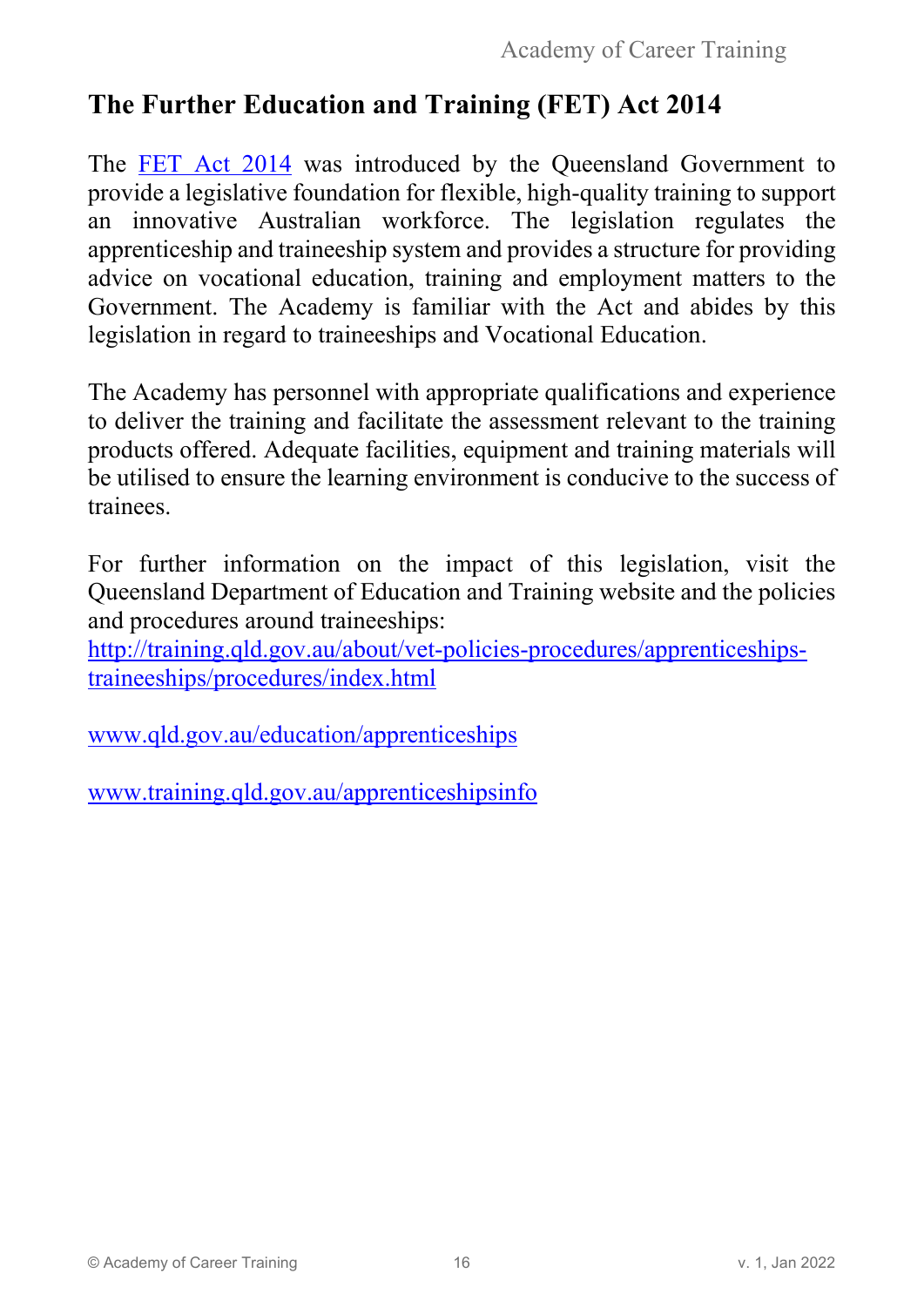#### **Privacy Act 1988**

The Privacy Act 1988 (Privacy Act) is an Australian law that regulates the handling of personal information about individuals. This includes the collection, use, storage and disclosure of personal information. The Privacy Act was updated in March 2014 and includes 13 Privacy Principles that apply to the handling of personal information.

<http://www.oaic.gov.au/privacy/privacy-act/australian-privacy-principles>

We at the Academy of Career Training have earned our client's respect and trust. You have our assurance that your personal, financial and health information will remain confidential.

The Academy collects information on Enrolment forms and Student folders that is required by the Australian Skills Quality Authority (ASQA) and is provided to the government for statistical information only. Any information collected is stored safely and securely and is not released to anyone at any time without your permission. The only exception is for government auditing purposes. Information on enrolment forms is information that RTOs are required to gather by the Australian Vocational Education and Training Management Information Statistical Standard (AVETMISS).

Academy clients can apply to access their files. These are available upon request under the Australian Privacy Principles.

Formal complaints regarding the release of private information must be in writing and follow the complaints procedures outlined above.

Further information can be obtained from the Office of the Australian Information Commissioner:

<http://www.oaic.gov.au/privacy/privacy-act/the-privacy-act>

#### **Data Provision Requirements Act 2012**

Under the *Data Provision Requirements 2012*, Academy of Career Training is required to collect personal information about you and to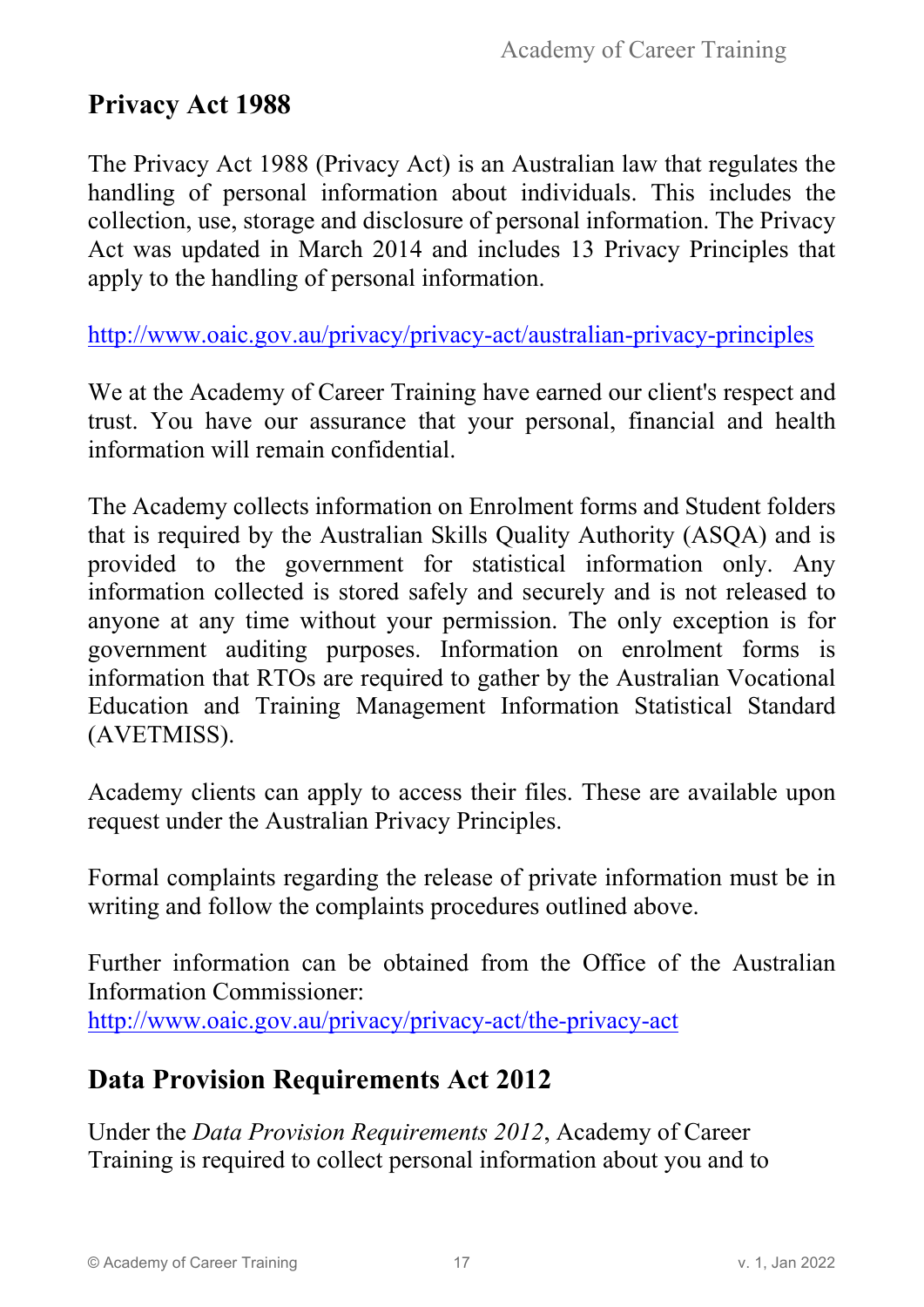disclose that personal information to the National Centre for Vocational Education Research Ltd (NCVER).

Your personal information (including the personal information contained on this enrolment form and your training activity data) may be used or disclosed by Academy of Career Training for statistical, regulatory and research purposes. Academy of Career Training may disclose your personal information for these purposes to third parties, including:

- School if you are a secondary student undertaking VET, including a school-based apprenticeship or traineeship;
- Employer if you are enrolled in training paid by your employer;
- Commonwealth and State or Territory government departments and authorised agencies;
- NCVER;
- Organisations conducting student surveys; and
- Researchers.

Personal information disclosed to NCVER may be used or disclosed for the following purposes:

- Issuing a VET Statement of Attainment or VET Qualification, and populating Authenticated VET Transcripts;
- facilitating statistics and research relating to education, including surveys;
- understanding how the VET market operates, for policy, workforce planning and consumer information; and
- administering VET, including program administration, regulation, monitoring and evaluation.

You may receive an NCVER student survey which may be administered by an NCVER employee, agent or third-party contractor. You may opt-out of the survey at the time of being contacted.

NCVER will collect, hold, use and disclose your personal information in accordance with the *Privacy Act 1988* (Cth), the VET Data Policy and all NCVER policies and protocols (including those published on NCVER's website at [www.ncver.edu.au\)](http://www.ncver.edu.au/).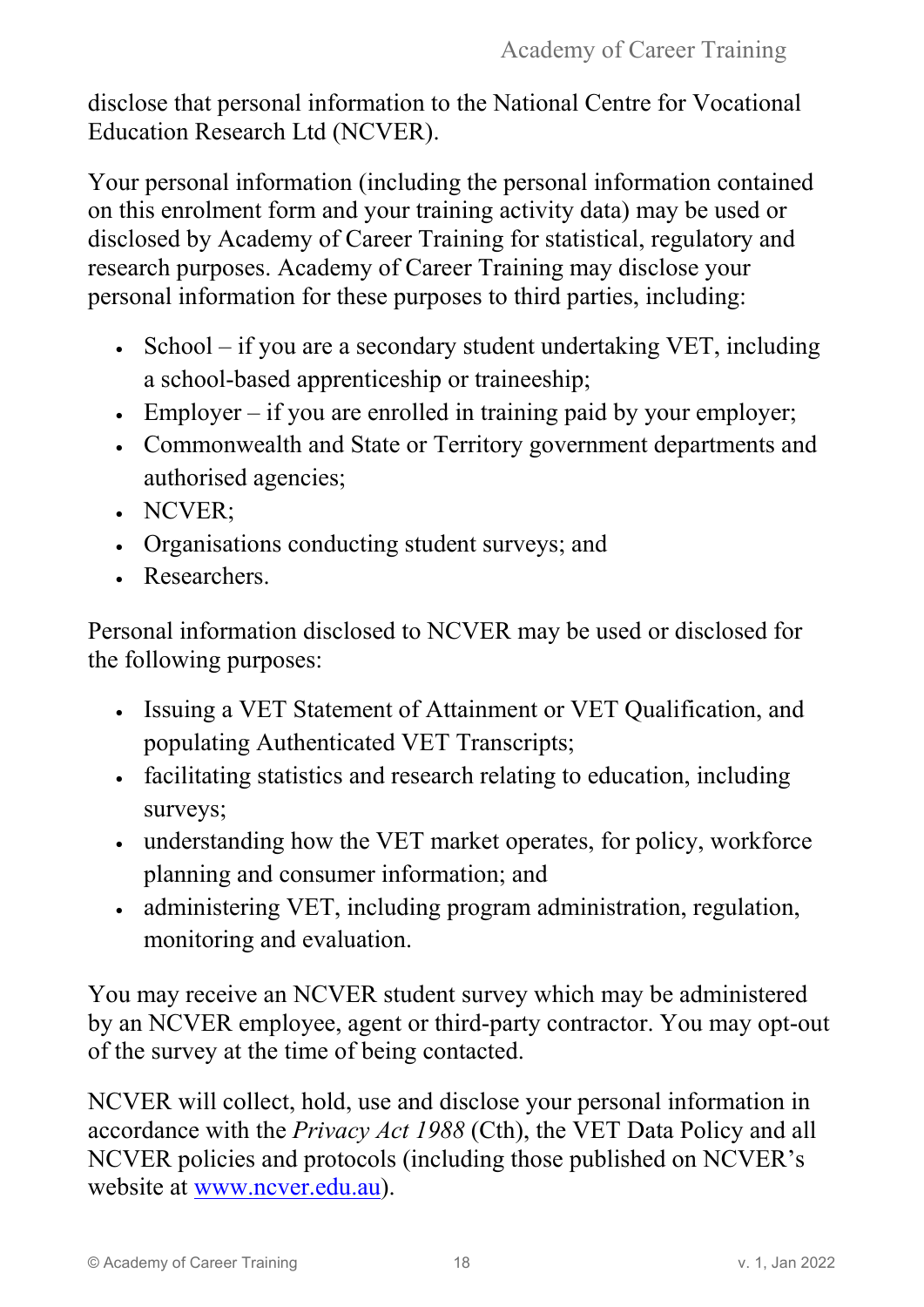#### **Workplace Relations, Fair Work Act 2009**

Australia's workplace relations system, Fair Work, officially came into effect for employers and employees across Australia from 1 July 2009.

The system is designed to balance the needs of employees, employers and unions and will allow workplaces to become more productive and competitive without taking away workplace rights and basic conditions. Fair Work comprises the national tribunal, Fair Work Australia, and the Office of the Fair Work Ombudsman.

Information on Workplace Relations can be found on the Fair Work website [www.fairwork.gov.au](http://www.fairwork.gov.au/)

Entitlements, wages, and information on apprenticeships and trainees for each state can also be found on this website.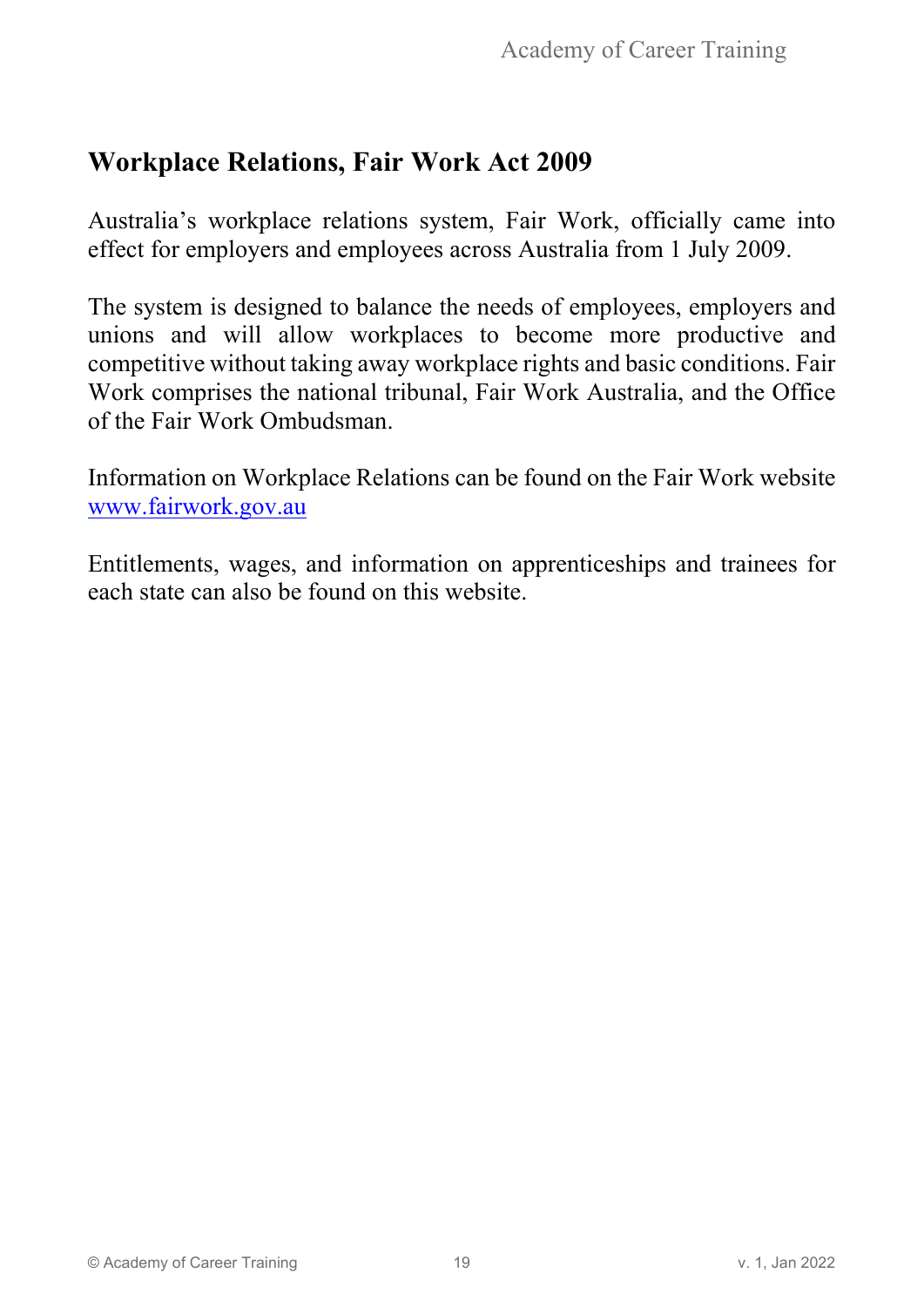#### **Copyright Act**

The Copyright Act relates to copyright and the protection of certain material and performances. Generally, one chapter or ten percent of work can be copied for educational purposes. Specific rules apply to creative works such as music and poetry. This is overseen by CAL (Copyright Agency Limited). If someone wants to use copyrighted material beyond the usual allowance, then permission must be obtained from the copyright owner. [www.copyright.org.au](http://www.copyright.org.au/)

#### **The Australian Consumer Law (ACL) 2011**

The Australian Consumer Law (ACL) came into effect 1 January, 2011, and replaced the Fair Trading Act. There is now one consumer law across all of Australia so that consumers and businesses have the same rights and obligations wherever they are located.

Businesses have clear obligations under the Australian Consumer Law. Businesses must not make false, misleading or deceptive claims about a product or service. No product can be advertised if it cannot be supplied. Clients have the right not to be harassed or coerced into purchasing goods. Clients are entitled to see the total price and to be told clearly what that total price includes.

The Academy abides by the Australian Consumer Law in the marketing and advertising of our goods and services. To this extent, we strive to provide information that is clear to our clients and provide a service that meets or exceeds expectations. [www.consumerlaw.gov.au](http://www.consumerlaw.gov.au/)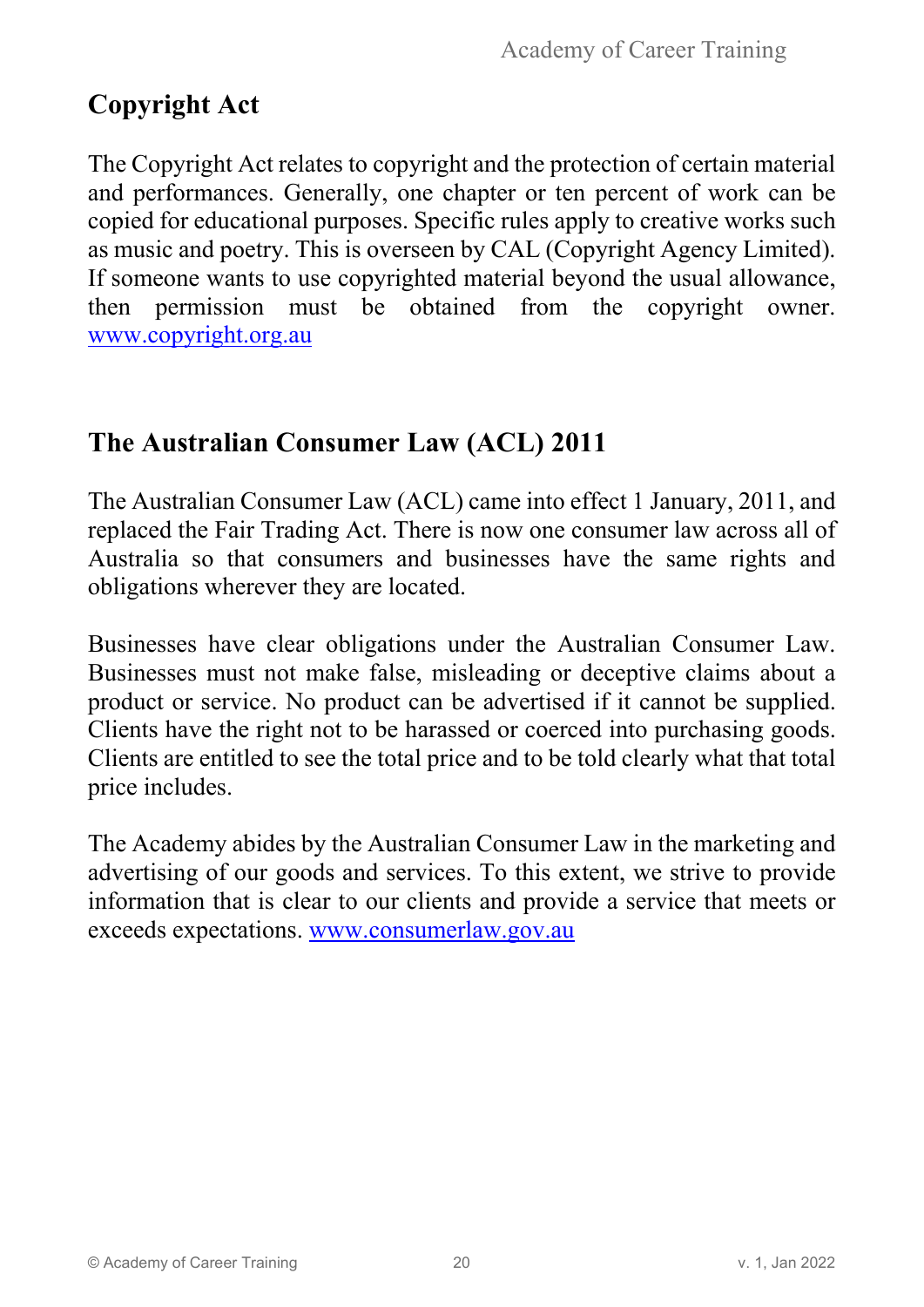#### **Working With Children Check – the Blue Card system**

A Working With Children Check is a prerequisite for anyone in child-related work. It involves a national criminal history check and review of findings of workplace misconduct. These checks aim to minimise the risks of harm to children and young people by contributing to the creation of safe and supportive environments. All managers, supervisors, trainers and assessors working with trainees under 18 years old should comply with this legislation. Each state has its own procedures. For further information, check your state agency.

In New South Wales: [www.kidsguardian.nsw.gov.au/child-safe-organisations/working-with](http://www.kidsguardian.nsw.gov.au/child-safe-organisations/working-with-children-check)[children-check](http://www.kidsguardian.nsw.gov.au/child-safe-organisations/working-with-children-check)

In Queensland: [www.bluecard.qld.gov.au](http://www.bluecard.qld.gov.au/)

In Victoria: [www.workingwithchildren.vic.gov.au](http://www.workingwithchildren.vic.gov.au/)